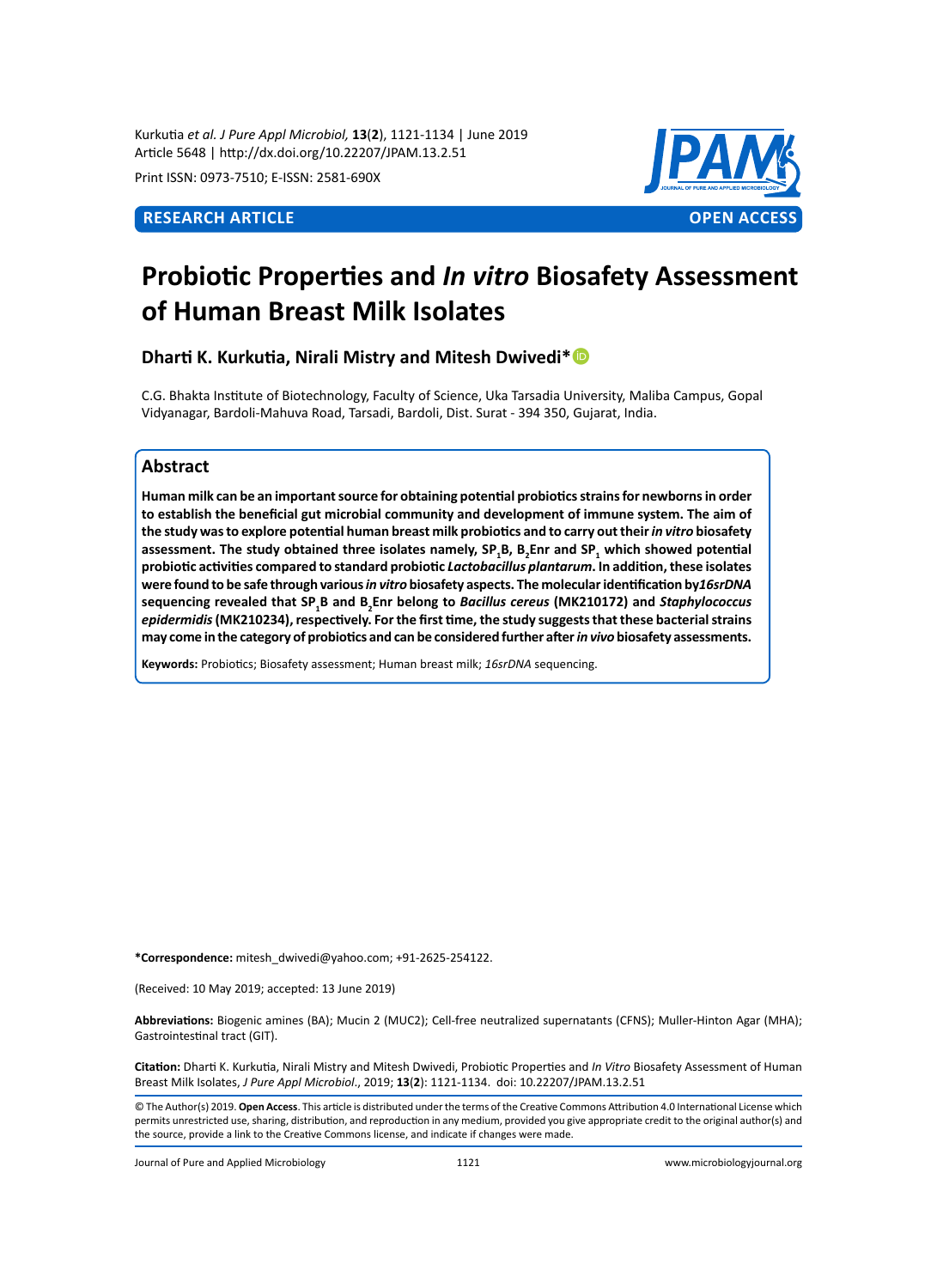### **INTRODUCTION**

The WHO has defined Probiotics as *'Live microorganisms which when administered in adequate amounts confer a health benefit on the host'*<sup>1</sup> *.* (FAO/WHO, 2002). In particular, *Lactobacilli* and *Bifidobacteria* have been implicated as probiotics in many food supplements $2,3$ . Probiotics promote health physiological functions by surviving and colonizing into the gut<sup>4</sup>. This bacterial colonization into the gut may regulate the immune system and health status of the infants $5,6$ . The first bacterial colonizers in breast-fed infants are facultative anaerobes that include *Enterococci, Staphylococci, Streptococci, Lactobacilli* and *Enterobacteria* as well as strict anaerobe *Bi dobacteria*<sup>7</sup> .

The breast milk protects mother and infants from many infectious diseases and is a natural source of potential probiotics strains<sup>8</sup>. Earlier, the milk from breast was considered as sterile; however, later many studies suggested that the milk contains many beneficial bacteria which enhance neonate's immune system and protect against many gut disorders. The probiotics isolated from breast milk have shown to possess antimicrobial compounds which inhibit the growth of pathogenic organisms.  $9$  The common bacterial genera found in breast milk are *Bifidobacterium*, *Lactobacillus*, *Clostridium*, *Ralstonia*, *Staphylococcus*, and *Streptococcus. 8*

A potential probiotic strain must possess good acid tolerance and bile tolerance properties in addition to the antimicrobial properties against pathogenic bacteria. In addition, the good cell surface hydrophobicity % of probiotics ensures attachment to the gut epithelium which enhances the host interaction.<sup>10</sup> Moreover, the bacterial auto-aggregation results in gut bacterial homeostasis $11$  and the co-aggregation property of probiotics is also crucial for prevention of colonization of host surfaces by pathogens $^{12}$ . Apart from these potential probiotic characteristics they must have GRAS (Generally Regarded as Safe) property as a safety concern for consumption by the host. The assessment of safety aspects of probiotics can be addressed by *in vitro* and *in vivo tests*. In particular, the *in vitro* safety assessment includes antibiotic resistance, mucin degradation, biogenic amines production, deconjugation of bile salts, hemolytic activity and gelatinase production properties of the probiotic test cultures.

Since, the mother's milk is beneficial to the neonate and may possess such kind of probiotics; the present study was focused to explore potential probiotic bacteria of human breast milk samples and to investigate the probiotic properties along with their *in vitro* biosafety aspects.

# **MATERIALS & METHODS Collection of Sample**

Total four human breast milk samples were collected from healthy volunteer mothers. The mothers had full-term normal pregnancy without any maternal perinatal problems. The study plan was carried out in accordance with the 1964 Helsinki Declaration and also approved by the Institutional-Human Research Ethical Committee (IHREC), Maliba Pharmacy College, Uka Tarsadia University, Bardoli, Gujarat, India. All women volunteers were aware about importance of the study and written consent was obtained.

# **Isolation of probiotic Bacteria**

The milk samples were serially diluted with peptone water  $(10^{-1}, 10^{-2} \& 10^{-3})$  and the aliquots were plated on MRS agar. All the plates were incubated at 37°C for 3 days.

# **Evaluation of probiotic characteristics of the isolates**

#### **Acid and Bile Tolerance activity**

The isolates obtained were further grown in MRS-broth and cells were harvested. The cells were suspended in PBS (pH 7. 4); which then subjected to serial dilutions using PBS (pH 3. 0) and kept for different time durations (0hr, 2hrs, 4hrs and 24 hrs). The aliquots were plated on MRS agar followed by incubation at 37°C for 24-48 hrs. The CFU/ml was calculated for each of these plates and the growth on MRS agar indicated the acid tolerance of the isolates.

The MRS agar was prepared using different concentrations (0. 3%, 0. 5%, 1. 0%, 1. 5%) of Cholic acid. The serial dilution of cell suspension was prepared and aliquots were plated on Cholic acid-MRS agar followed by incubation at 37°C for 24-48 hrs. CFU/ml was then calculated for each of these plates and the growth on Cholic acid-MRS Agar was used to designate the bile tolerant property.

#### **Antibacterial Activity**

The cell-free neutralized supernatants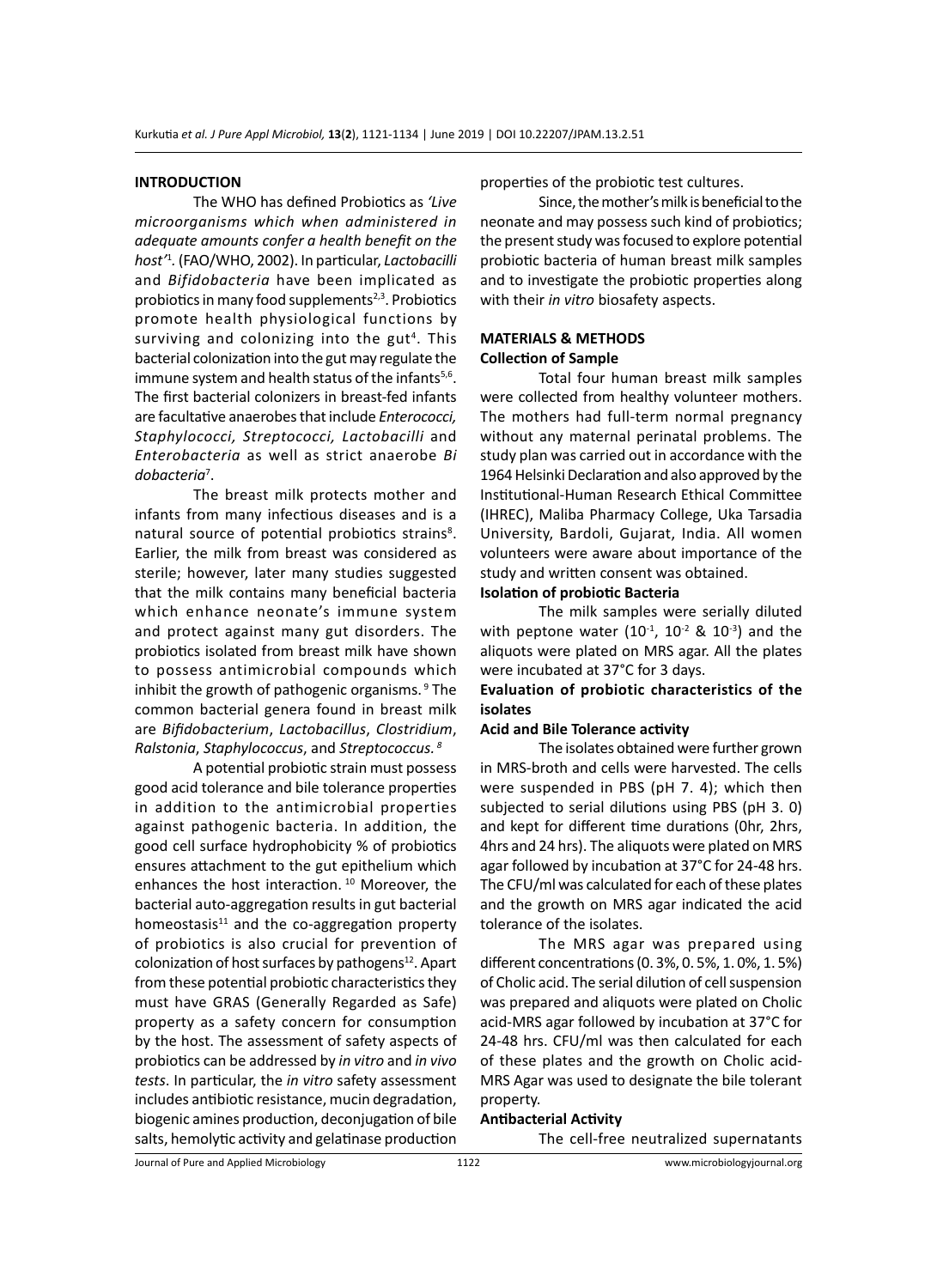(CFNS) were used for assessing the antibacterial activity. The cultures were grown in MRS-broth for 18 hrs at 37°C to obtain CFNS. The supernatant pH was adjusted to 6. 5-7. 0 using 1N NaOH. The supernatant is then heated at100°C for 5 min. and cooled down followed by storage at -20°C. The neutralized CFNS were then checked for its antibacterial activity against *Staphylococcus aureus, Pseudomonas aeruginosa, Escherichia coli,*  and *Proteus vulgaris* using the agar well diffusion method.

# **Cell surface hydrophobicity**

The isolates were grown in MRS-broth; cells were harvested, washed with PBS and suspended in five ml Phosphate Urea Magnesium (PUM) buffer. Initial O. D. (OD $_{initial}$ ) of the cell suspension was taken at 610 nm. Three ml bacterial suspension was mixed with one ml of respective hydrocarbons followed by incubation at 37°C for 10 min. It was then vortexed for 120 secs and kept undisturbed at 37°C for one hour to allow phase separation. The aqueous phase was carefully removed after one hour with a Pasteur pipette. The O. D. was measured using spectrophotometer and hydrophobicity percentage (H%) was calculated by the following formula $13$ :

H % = (1 - A1/A0) X 100 [A1 is initial O. D. and A0 is final O. D. ]

# **Auto aggregation property**

The cells were freshly grown in MRS-broth at 37°C, harvested and washed twice with PBS. The cells were then suspended in PBS and initial absorbance (Abs $_{initial}$ ) was taken at 600nm. The cell suspension was centrifuged and pellet was resuspended in equal volume of broth removed at first step. The mixture was then allowed to stand for 2 hrs at 37°C. Further, one ml of the upper suspension was taken to measure the absorbance (Abs $_{\text{final}}$ ) by using broth as reference. The aggregation % was calculated by the following formula<sup>14</sup>:

# Aggregation %= (Abs $_{initial}$  - Abs $_{final}$ ) / Abs $_{final}$  X 100 **Co-aggregation property**

The indicator organisms were grown in nutrient broth and the isolates were grown in MRS-broth at 37°C. The cells were pelleted down, washed twice with PBS and resuspended in PBS. The O. D. was taken at 600nm. The probiotics were mixed with pathogenic organisms followed by incubation at 37°C for 24 hrs. Further, the absorbance was taken at 600 nm and the percentage of co-aggregation was calculated as [(Apathogen + Aprobiotic)/2 - (Amix)/(Apathogen + Aprobiotic)/2] ׳ 100] Apathogen and Aprobiotic refers to absorbance in the tubes containing either the pathogen or the probiotics respectively; Amix refers to absorbance of the mixture of both at 24hrs]<sup>15</sup>.

# **Assessment of** *in vitro* **biosafety aspects of isolates**

#### **Biogenic amines and Gelatinase production**

The biogenic amines production of isolates was assessed as mentioned previously $16$ . The isolates were grown overnight at 37°C in MRSbroth (supplemented with 2g/l final concentration of different amino acids such as histidine, arginine, phenylalanine, tryptophan, and lysine). After 3-5 days of incubation, 0. 2 ml of the suspension was mixed with two ml of modified decarboxylase broth followed by incubation for 3 days under anaerobic condition. The presence of biogenic amines was indicated when purple color changes to yellow and again turned to purple.

Gelatinase production of the isolates was assessed as described by Eatson & Gasson $17$ . The isolates were grown in MRS-broth at 37°C and streaked on Todd-Hewitt agar plates containing 30gm/liter of gelatin. The plates were placed at 4°C for 5 hours after the incubation. The protein hydrolysis was assessed by zones of turbidity around the colonies.

# **Mucin degradation and Hemolytic activity**

The isolates were grown in MRS-broth at 37°C. Ten micro liter of viable cultures were inoculated on the surface of medium B with some modifications. All the plates were incubated at 37°C for 72 hours under anaerobic condition. Mucin degradation was confirmed upon staining with 0. 1% w/v amido black in 3. 5M acetic acid (for 30 min) and washing with 1. 2M acetic acid which resulted in a discolored zone around the colony.

The hemolytic activity was checked as mentioned previously<sup>18</sup>. The isolates were grown in MRS-broth at 37°C and then streaked onto blood agar plates followed by incubation of 24 - 48 hrs. After incubation period colonies were checked for clear zones to be reported as  $\alpha$ -hemolysis, β-hemolysis or γ-hemolysis.

**Bile salts deconjugation and Antibiotic resistance** Bile salts deconjugation was assessed as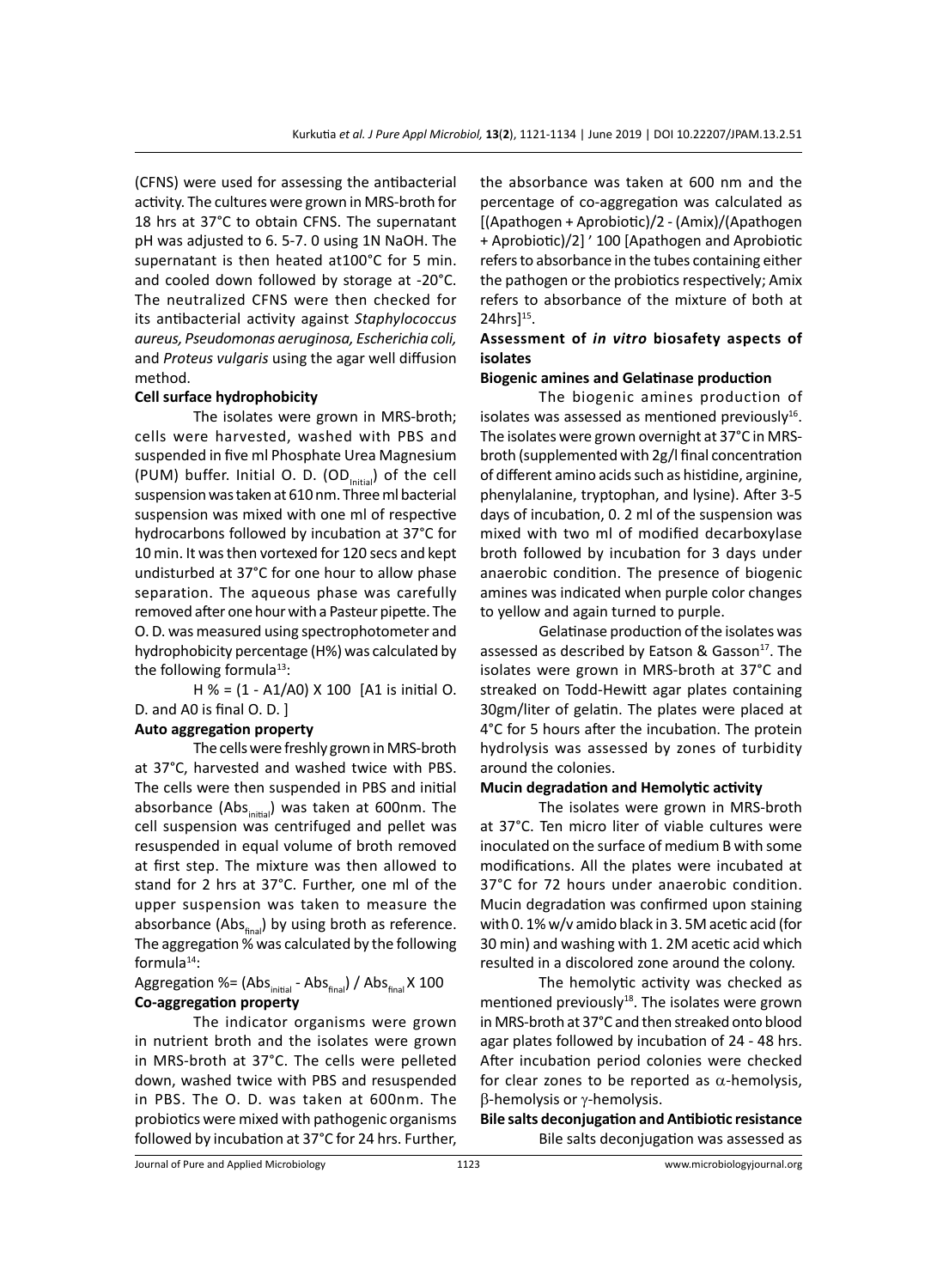mentioned previously $19$ . The isolates were grown in MRS-broth at 37°C and then inoculated on the MRS agar plates (supplemented with 0. 05% w/v L-cysteine and 0. 5% w/v sodium salts). All the plates were incubated at 37°C for 72 hrs under anaerobic condition. The bile salt deconjugation was confirmed by the presence of bile acid precipitation around the colonies.

The disc diffusion method was used for assessing antibiotic resistance of the isolates<sup>20</sup>. The freshly grown cultures were spreaded onto Muller-Hinton Agar (MHA) plates. The antibiotic multidiscs were then placed and plates were incubated at 37°C for 2 days. The zone of inhibition surrounding the disc was measured in mm, and the isolates were tagged as susceptible, moderately susceptible and resistant to the respective antibiotics.

### **Molecular identification**

The selected probiotic isolates were subjected to genomic DNA isolation and *16srDNA* PCR was performed using the forward primer: 5' AGAGTTTGATCCTGGCTCAG3' and reverse primer: 5'AAGGAGGTGATCCAGCCGCA3'. The PCR products were then sent for *16srDNA* sequencing. The DNA sequences were BLAST from the existence microbial DNA database and Phylogenetic trees were evaluated.

#### **Statistical Analysis**

For the cell surface hydrophobicity, auto-aggregation and co-aggregation properties of the isolates, one way ANOVA was carried out using Duncan analysis test in IBM SPSS Statistics for Windows, version XX (IBM Corp. , Armonk, NY, USA). For each sample, the results were expressed as mean±SD.

### **RESULTS**

# **Evaluation of the isolates for probiotic properties**

Total 114 isolates were obtained from the human breast milk samples. The isolates were further subjected to assessment of their probiotic characteristics.

#### **Acid and Bile Tolerance Activity of Isolates**

The present study isolates were found to be resistant to pH 3. 0 during 0 hr, 2 hrs, 4 hrs and 24 hrs. However, seven isolates were found to possess good acid tolerance at pH 3. 0 as indicated by CFU/ml (Table 1). Moreover, it was found that the isolate  $\mathtt{B}_2$ ENr showed maximum acid tolerance as compared to that of standard probiotic *L. plantarum*.

The bile tolerance property was showed by all the isolates at 0. 5% Cholic acid whereas, some of the isolates showed tolerance upto 1% Cholic acid (Table 1). Interestingly,  $SP_{1}S$  isolate was found to be more bile tolerant and capable of tolerating 1. 5% Cholic acid as compared to *L. plantarum.* 

#### **Antibacterial activity of Isolates**

All the isolates showed inhibitory effect on the growth of all test microorganisms used except SP<sub>2</sub> and SP<sub>1</sub>M which did not show antibacterial activity against *P. aeruginosa* and *P. vulgaris* respectively; as suggested by the diameter of inhibitory zones (Table 2). However,

| <b>Isolates</b>   |                       | $CFU/ml$ (pH 3)     |                       |                     | Bile concentration (Cholic acid) |                     |                     |                    |
|-------------------|-----------------------|---------------------|-----------------------|---------------------|----------------------------------|---------------------|---------------------|--------------------|
|                   | 0 <sub>hr</sub>       | 2 hrs               | 4 hrs                 | 24 hrs              | 0.3%                             | 0.5%                | 1.0%                | 1.5%               |
| L.<br>plantarum   | $289 \times 10^{5}$   | $237 \times 10^{5}$ | $175 \times 10^{5}$   | $112 \times 10^{5}$ | $245.5 \times 10^4$              | $166 \times 10^{4}$ | $148 \times 10^{4}$ | $30$               |
| SP <sub>1</sub>   | $128 \times 10^{5}$   | $118 \times 10^{5}$ | $93.3 \times 10^{5}$  | $76 \times 10^{5}$  | $88 \times 10^{4}$               | $90 \times 10^{4}$  | $97 \times 10^{4}$  | No<br>growth       |
| SP <sub>2</sub>   | $175 \times 10^{5}$   | $141 \times 10^{5}$ | $108.3 \times 10^{5}$ | $67 \times 10^{5}$  | $228 \times 10^{4}$              | $222 \times 10^{4}$ | $103 \times 10^{4}$ | $30$               |
| SP <sub>3</sub>   | $140 \times 10^{5}$   | $103 \times 10^{5}$ | $87 \times 10^{5}$    | $42 \times 10^{5}$  | $150 \times 10^{4}$              | $88 \times 10^{4}$  | No growth           | No<br>growth       |
| SP <sub>1</sub> B | $109.3 \times 10^{5}$ | $98 \times 10^{5}$  | $81.6 \times 10^{5}$  | $57 \times 10^{5}$  | 293 x 10 <sup>4</sup>            | $152 \times 10^{4}$ | $78 \times 10^{4}$  | No<br>growth       |
| SP, M             | $168 \times 10^{5}$   | $102 \times 10^{5}$ | $74 \times 10^{5}$    | $28 \times 10^{5}$  | $148 \times 10^{4}$              | 52 x $10^4$         | $32 \times 10^{4}$  | $30$               |
| SP <sub>1</sub> S | $282 \times 10^{5}$   | $191 \times 10^{5}$ | $89 \times 10^{5}$    | $39 \times 10^{5}$  | $235 \times 10^{4}$              | $202 \times 10^{4}$ | $107 \times 10^{4}$ | $37 \times 10^{4}$ |
| $B,$ Enr          | $190 \times 10^{5}$   | $180 \times 10^{5}$ | $177 \times 10^{5}$   | $163 \times 10^{5}$ | $89 \times 10^{4}$               | $123 \times 10^{4}$ | $124 \times 10^{4}$ | $30$               |

Journal of Pure and Applied Microbiology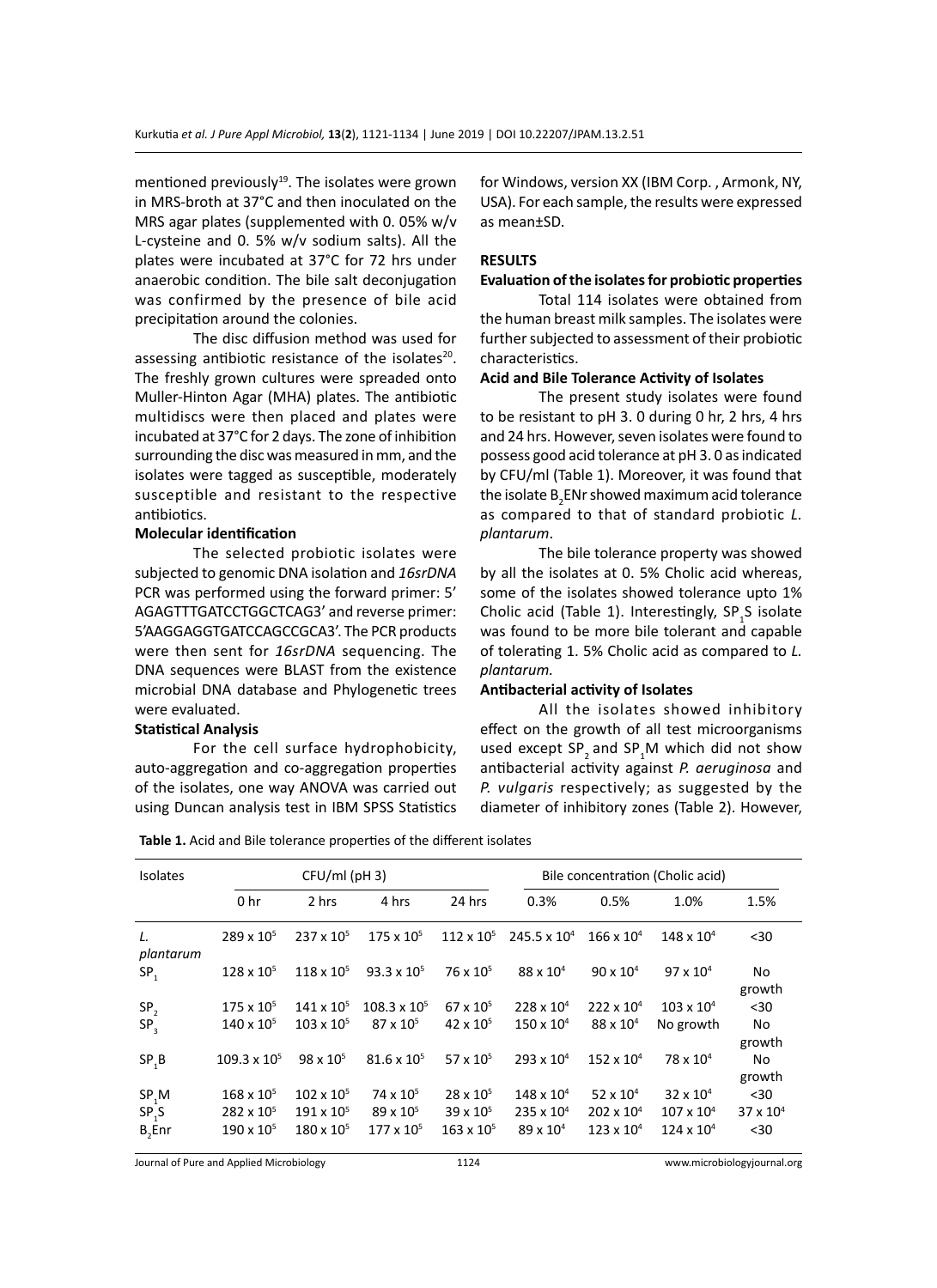|                   |                          |                                                    | Table 3. Cell surface hydrophobicity, auto- co-aggregation properties of the different probiotics isolate                                                                                                          |                          |                         |                         |                               |                         |                             |                          |
|-------------------|--------------------------|----------------------------------------------------|--------------------------------------------------------------------------------------------------------------------------------------------------------------------------------------------------------------------|--------------------------|-------------------------|-------------------------|-------------------------------|-------------------------|-----------------------------|--------------------------|
| solates           |                          | Cell surface Auto-<br>hydrophobicity               | aggregation                                                                                                                                                                                                        |                          |                         | Co-aggregation (%)      |                               |                         |                             |                          |
|                   | Xylene                   | Chloroform                                         | ℅                                                                                                                                                                                                                  |                          | Bacillus                | <b>Bacillus</b>         | Vibrio                        | Candida                 | S. aureus                   | σ.                       |
|                   |                          |                                                    |                                                                                                                                                                                                                    | ijos                     | sp.                     | cereus                  | mimicus                       | albicans                |                             | aeruginosa               |
|                   | 25.00±3.00               | 52.66±2.08                                         | 74.24±0.73 <sup>d</sup>                                                                                                                                                                                            | $95.07 \pm 1.05$         | 75.97±1.65°             | 49.36±1.02 <sup>d</sup> | 98.53±1.00 <sup>ª</sup>       | 75.46±1.05 <sup>ª</sup> | 52.26±1.12 <sup>b</sup>     | 99.31±1.09               |
| င္တီ              | 16.33±0.57 <sup>e</sup>  | 42.03±0.95 <sup>d</sup>                            | 81.23±1.11 <sup>b</sup>                                                                                                                                                                                            | 8.68±0.12 <sup>e</sup>   | $9.10\pm0.11^h$         | 21.33±1.25              | 17.10±1.50                    | 16.43±0.80              | $14.30 + 1.11$ <sup>e</sup> | 62.20±1.25 <sup>e</sup>  |
|                   | 61.33±1.52 <sup>ª</sup>  | 26.83±0.76 <sup>f</sup><br>31.20±1.25 <sup>e</sup> | 53.00±1.00°                                                                                                                                                                                                        | 71.18±1.06 <sup>b</sup>  | 81.36±1.58 <sup>d</sup> | 39.06±0.90              | 98.46±2.56ª                   | 63.10±2.81°             | $12.80 + 1.83$ <sup>e</sup> | 99.46±0.83ª              |
| SP <sub>1</sub> B | 19.00±1.00 <sup>d</sup>  |                                                    | 78.13±0.91                                                                                                                                                                                                         | 60.35±0.55 <sup>b</sup>  | 93.32±1.63 <sup>b</sup> | 84.26±1.25 <sup>ª</sup> | $61.46 \pm 1.19$ <sup>d</sup> | 28.16±1.06 <sup>g</sup> | 15.20±1.57 <sup>e</sup>     | 86.36±1.09°              |
| SP <sub>I</sub> M | 33.33±1.52 <sup>b</sup>  | 56.00±1.00 <sup>b</sup>                            | 81.05±0.75 <sup>b</sup>                                                                                                                                                                                            | 47.75±12.39              | $62.58 \pm 2.03$        | 52.26±1.25°             | 87.50±0.60 <sup>b</sup>       | 43.93±1.62 <sup>e</sup> | 29.10±0.95 <sup>d</sup>     | 96.56±1.05 <sup>b</sup>  |
| SPS               | 16.83±0.76 <sup>de</sup> | 31.00±1.00 <sup>e</sup>                            | 85.00±2.00ª                                                                                                                                                                                                        | 28.66±12.45 <sup>d</sup> | 56.10±1.55              | 42.60±1.55°             | 54.43±1.10°                   | 53.28±0.85 <sup>d</sup> | 46.50±1.17°                 | 98.46±2.56 <sup>ab</sup> |
| B. Enr            | 33.00±1.00 <sup>b</sup>  | 83.00±2.64 <sup>ª</sup>                            | 77.00±1.00°                                                                                                                                                                                                        | 20.51±1.02 <sup>d</sup>  | 85.40±1.15°             | 66.26±0.75 <sup>b</sup> | $71.30 \pm 1.25$              | 41.33±1.04 <sup>f</sup> | 45.10±1.70°                 | 70.46±0.89 <sup>d</sup>  |
| actobacillus      | $12.16 \pm 0.76$         | 31.00±1.00°                                        | 76.93±1.71°                                                                                                                                                                                                        | 99.25±1.05 <sup>ª</sup>  | 98.61±1.20 <sup>ª</sup> | 41.33±1.20 <sup>e</sup> | 99.20±0.75ª                   | 71.50±1.24 <sup>b</sup> | 72.03±0.98                  | 99.56±0.66ª              |
| plantarum         |                          |                                                    |                                                                                                                                                                                                                    |                          |                         |                         |                               |                         |                             |                          |
|                   |                          |                                                    | Values with different lower case letters are significantly differed i.e. p< 0.05 according to Duncan analysis Test.<br>*Results were presented as mean ± standard deviation. Data was analyzed using one way ANOVA |                          |                         |                         |                               |                         |                             |                          |
|                   |                          |                                                    |                                                                                                                                                                                                                    |                          |                         |                         |                               |                         |                             |                          |

*E. coli* was found to be highly susceptible to t antibacterial action of SP<sub>1</sub>, SP<sub>2</sub>, SP<sub>3</sub>, SP<sub>1</sub>B, SP<sub>1</sub>M and  $B_2$ Enr. SP<sub>1</sub>, The SP<sub>1</sub>B and SP<sub>1</sub>S exhibited maximum antibacterial activity against *P. vulgaris* where  $SP_{1}$ ,  $SP_{1}S$  and  $B_{2}Enr$  showed good antibacterial activity against *P. aeruginosa*. The *S. aureus* growth was highly susceptible to antibacterial action SP<sub>1</sub>M, SP<sub>1</sub>, SP<sub>2</sub>, SP<sub>1</sub>S and B<sub>2</sub>Enr.

# **Cell surface hydrophobicity, Auto-aggregati and Co-aggregation properties of Isolates**

The evaluation of hydrophobicity % of the isolates suggested that most of the probio isolates possess good surface hydrophobicity compared to standard probiotic L. plantarum (Table 3). However, few isolates showed poor adhesi ability as suggested by less hydrophobicity %. The SP<sub>2</sub> isolate showed the highest hydrophobicity w

Table 2. Antibacterial activity of isolates again different indicator microorganisms

| <b>Isolates</b>   | Diameter of zone of inhibition (in<br>mm) against indicator bacteria |                  |              |                |  |  |  |  |  |  |
|-------------------|----------------------------------------------------------------------|------------------|--------------|----------------|--|--|--|--|--|--|
|                   | Е.<br>coli                                                           | Р.<br>aeruginosa | S.<br>aureus | Р.<br>vulgaris |  |  |  |  |  |  |
| SP <sub>1</sub>   | 25                                                                   | 13               | 19           | 29             |  |  |  |  |  |  |
| SP,               | 25                                                                   | 00               | 15           | 13             |  |  |  |  |  |  |
| SP <sub>3</sub>   | 23                                                                   | 8                | 10           | 11             |  |  |  |  |  |  |
| SP <sub>1</sub> B | 24                                                                   | 7                | 9            | 25             |  |  |  |  |  |  |
| SP, M             | 24                                                                   | 7                | 25           | 00             |  |  |  |  |  |  |
| SP <sub>1</sub> S | 19                                                                   | 12               | 16           | 18             |  |  |  |  |  |  |
| $B,$ Enr          | 28                                                                   | 10               | 16           | 12             |  |  |  |  |  |  |

xylene and  $B_2$ Enr showed highest hydrophobicity with chloroform.

Further, the auto-aggregation proper was assessed and analyzed by Duncan analy test which indicated that all the isolates posse good auto-aggregation property ( $p < 0$ . 05; Tal 3). Interestingly, the  $SP<sub>1</sub>S$  was found to possess highest auto-aggregation property among all t isolates and as compared to the standard probio *L. plantarum*.

The co-aggregation property w also found to be good for all the isolates w pathogenic test organisms ( $p < 0.05$ ; Table 3). T isolates  $\text{SP}_{1}$ ,  $\text{SP}_{3}$ ,  $\text{SP}_{1}$ M, and  $\text{SP}_{1}$ S showed highest co-aggregation % with *Pseudomonas aeruginos* which was comparable to that of *L. plantaru* However, the statistical analysis showed that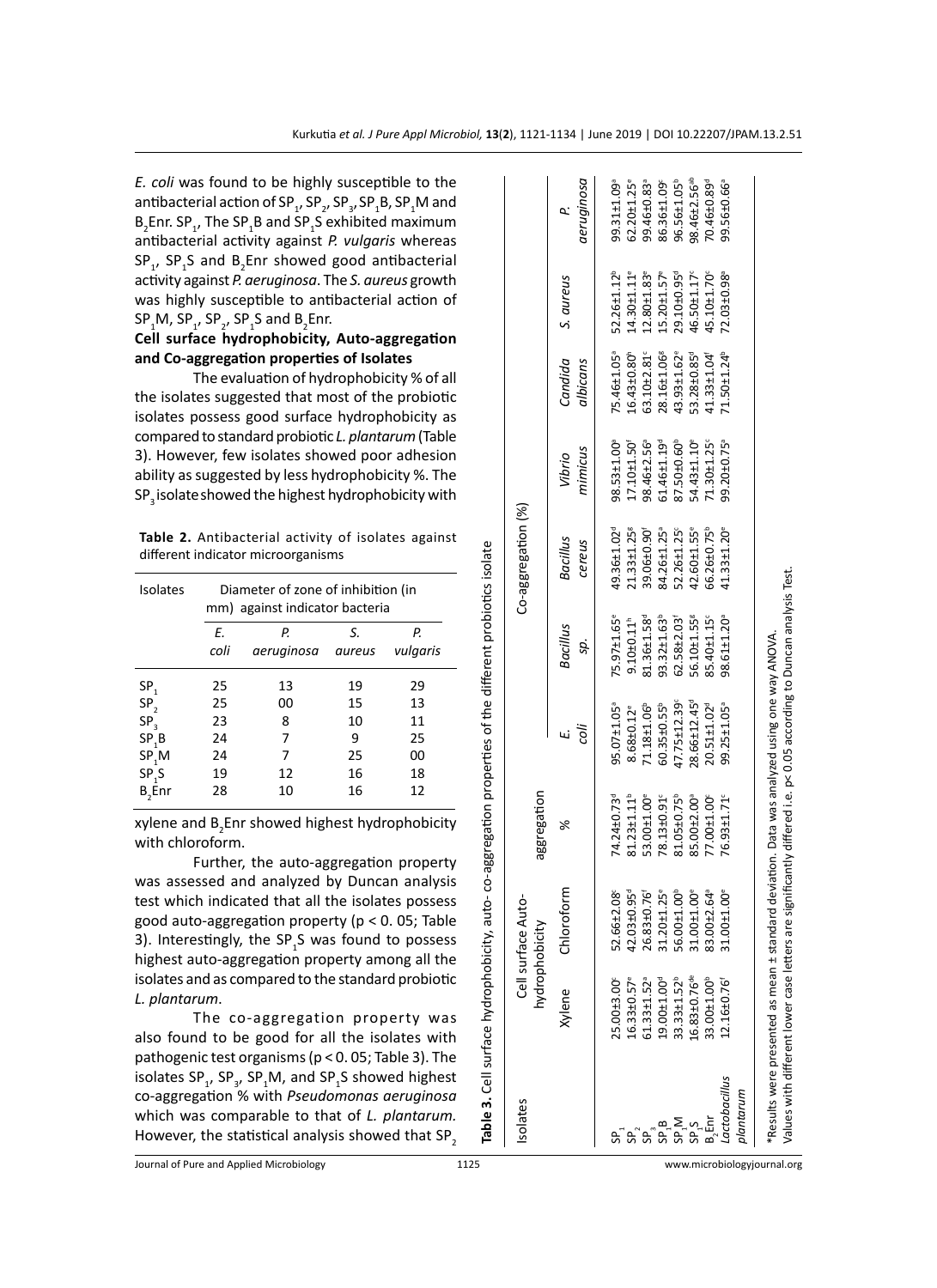isolate exhibit less co-aggregation property with all the tested microbes including *Vibrio mimicus*. **Assessment of** *in vitro* **biosafety aspects of selected probiotics**

# **Biogenic amines and Gelatinase production by isolates**

The  $SP_1$  isolate did not produce any biogenic amines against arginine, phenylalanine, tryptophane, lysine amino acids, but it produced biogenic amines against histidine (Table 4). The LB isolate was not found to produce biogenic amines against all the amino acids used. The SP<sub>1</sub>B and *L*. *plantarum* showed biogenic amines production against all the amino acids whereas  $B_2$ Enr did not produce biogenic amines against all amino acids

except the arginine.

Further, all the isolates were checked for their geletinase production property (Table 5b). None of the probiotic isolates showed gelatinase production, as no zone of clearance was found surrounding the colonies on Todd-Hewitt agar plates.

# **Mucin degradation and Hemolytic activity of Isolates**

The mucin degradation property was exhibited by only two probiotic isolates SP $_{\textrm{\tiny{\begin{array}{c}1\end{array}}}$  and  $\mathsf{SP}_\mathtt{1} \mathsf{S}$  which showed clear zones around colonies on medium B (Fig. 1). The other isolates namely SP<sub>1</sub>, SP2, SP3, B2 Enr, LB and *Lactobacillus plantarum* did not show mucin degradation.

| Table 4. Biogenic amines (BA) production by probiotic isolates |  |  |
|----------------------------------------------------------------|--|--|
|----------------------------------------------------------------|--|--|

| Amino acids   | SP.   | SP <sub>2</sub> | $SP_{2}$ |       | $SP$ <sub>,</sub> $B$ $SP$ <sub>,</sub> $M$ | SP.S  | <b>B</b> <sub>c</sub> Enr | LB. | plantarum |
|---------------|-------|-----------------|----------|-------|---------------------------------------------|-------|---------------------------|-----|-----------|
| Histidine     | $+ve$ | -ve             | $+ve$    | $+ve$ | +ve                                         | -ve   | -ve                       | -ve | +ve       |
| Arginine      | -ve   | $+ve$           | $+ve$    | $+ve$ | $+ve$                                       | $+ve$ | +ve                       | -ve | $+ve$     |
| Phenylalanine | -ve   | $+ve$           | $+ve$    | $+ve$ | -ve                                         | $+ve$ | -ve                       | -ve | $+ve$     |
| Tryptophane   | -ve   | -ve             | -ve      | $+ve$ | -ve                                         | -ve   | -ve                       | -ve | $+ve$     |
| Lysine        | -ve   | -ve             | -ve      | $+ve$ | -ve                                         | -ve   | -ve                       | -ve | $+ve$     |

\*+ve :BA production; -ve : No BA production



**Fig. 1.** Mucin degradation by probiotic isolates: SP1M and SP1S showed mucin degradation as observed by clear zone around the colonies. *Pseudomonas aruginosa* was used as positive control for mucin degradation.

Journal of Pure and Applied Microbiology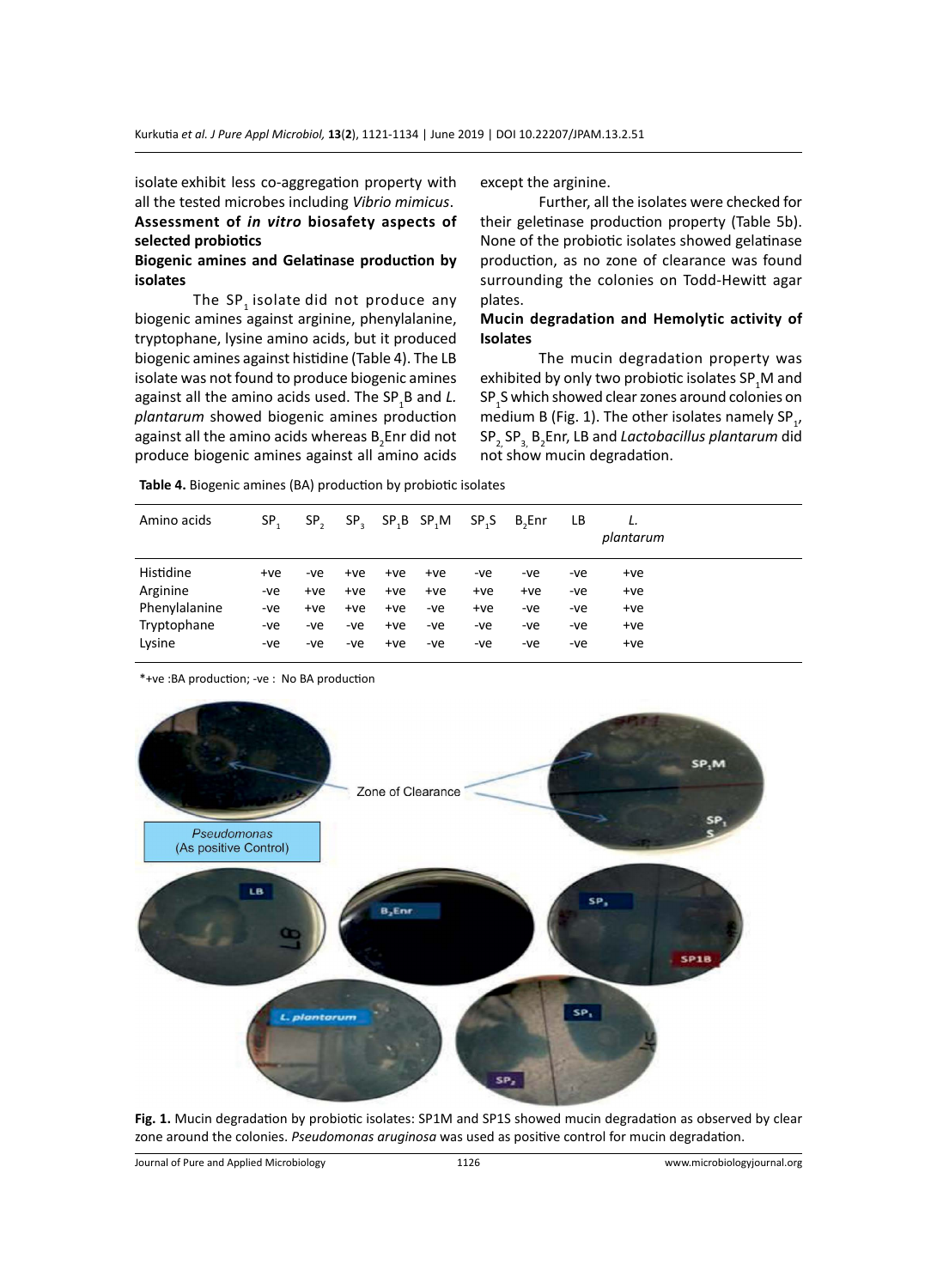| <b>Isolates</b>   | Acid<br>tolerance | <b>Bile</b><br>tolerance | Antibcterial<br>activity | Auto-<br>aggregation | Cell surface<br>hydrophobicity | $Co-$<br>aggregation |
|-------------------|-------------------|--------------------------|--------------------------|----------------------|--------------------------------|----------------------|
| SP <sub>1</sub>   | $^{++}$           | $^{+++}$                 | $^{+++}$                 | $^{+++}$             | $^{++}$                        | $^{+++}$             |
| $SP_2^-$          | $^{+++}$          | $^{+++}$                 | $^{++}$                  | $^{+++}$             | $^{++}$                        | $+$                  |
| SP <sub>3</sub>   | $^{++}$           | $^{++}$                  | $^{+++}$                 | $^{+++}$             | $^{++}$                        | $^{+++}$             |
| SP <sub>1</sub> B | $^{+++}$          | $^{+++}$                 | $^{+++}$                 | $^{+++}$             | $^{++}$                        | $^{+++}$             |
| SP <sub>1</sub> M | $^{++}$           | $^{++}$                  | $^{++}$                  | $^{+++}$             | $^{++}$                        | $^{++}$              |
| SP <sub>1</sub> S | $^{++}$           | $^{++}$                  | $^{+++}$                 | $^{+++}$             | $^{++}$                        | $^{+++}$             |
| $B,$ Enr          | $^{+++}$          | $^{+++}$                 | $^{+++}$                 | $^{+++}$             | $^{++}$                        | $^{+++}$             |
| L. plantarum      | $^{+++}$          | $^{+++}$                 | $^{+++}$                 | $^{+++}$             | $^{++}$                        | $^{+++}$             |

**Table 5.** Comparison of probiotic properties and *in vitro* biosafety aspects of different isolates

\*+: Good; ++: very good; +++: Excellent

(b) Comparison of *in vitro* biosafety aspects

| Isolates           | Antibiotic<br>resistance | Mucin<br>degradation | Biogenic<br>amine<br>production | Hemolytic<br>activity | Gelatinase<br>production | Deconjugation<br>of bile salts |
|--------------------|--------------------------|----------------------|---------------------------------|-----------------------|--------------------------|--------------------------------|
| SP <sub>1</sub>    |                          |                      |                                 |                       |                          |                                |
| SP <sub>2</sub>    |                          |                      |                                 |                       |                          |                                |
| SP <sub>3</sub>    |                          |                      |                                 |                       |                          |                                |
| SP <sub>1</sub> B  |                          |                      |                                 |                       |                          |                                |
| SP,M               | +                        |                      |                                 |                       |                          |                                |
| SP <sub>1</sub> S  |                          |                      |                                 |                       |                          |                                |
| B <sub>2</sub> Enr |                          |                      |                                 |                       |                          |                                |
| L. plantarum       | $\ddot{}$                |                      |                                 |                       |                          |                                |

\* +: Considered as biosafe; - : Considered as non biosafe

The β-hemolytic activity was exhibited by two probiotic isolates namely SP<sub>2</sub> and SP<sub>3</sub> as indicated by yellow zones around the colonies (Fig. 2). The other isolates namely  $SP_1$ ,  $SP_1M_1SP_1S_2B_2Enr$ , LB and *Lactobacillus plantarum* did not show any hemolysis.

# **Deconjugation of bile salts and Antibiotic resistance of isolates**

None of the probiotic isolates were found to exhibit deconjugation property for bile salts, as no precipitation was observed for the colonies (Table 5b).

The antibiotic discs of ampicillin, kanamycin, erythromycin, penicillin-G, vancomycin, rifampicin were used for assessing antibiotic resistance. All the isolates were found to be resistant to penicillin-G. However, they showed susceptibility to ampicillin, kanamycin, erythromycin, vancomycin and rifampicin. The  $\mathsf{SP}_\mathtt{1} \mathsf{B}$  was moderately susceptible to erythromycin (Fig. 3).

# **Comparison of probiotic properties and in vitro biosafety aspects of the isolates**

Further, the probiotic properties and *in vitro* biosafety aspects were compared among the isolates (Tables 5a & b, respectively). The comparison of probiotic properties revealed that SP<sub>1</sub>B and B<sub>2</sub>Enr exhibited excellent probiotic characterisitics among the isolates which were also comparable to the standard probiotic *L. plantarum* as well. The comparison of *in vitro* biosafety aspects of the isolates suggested that  $\mathsf{SP}_{\mathtt{1}}\mathsf{B},\, \mathsf{SP}_{\mathtt{1}}$ and  $B_2$ Enr can serve as biosafe probiotics, since they passed all the *in vitro* biosafety assessment criteria used in the present study.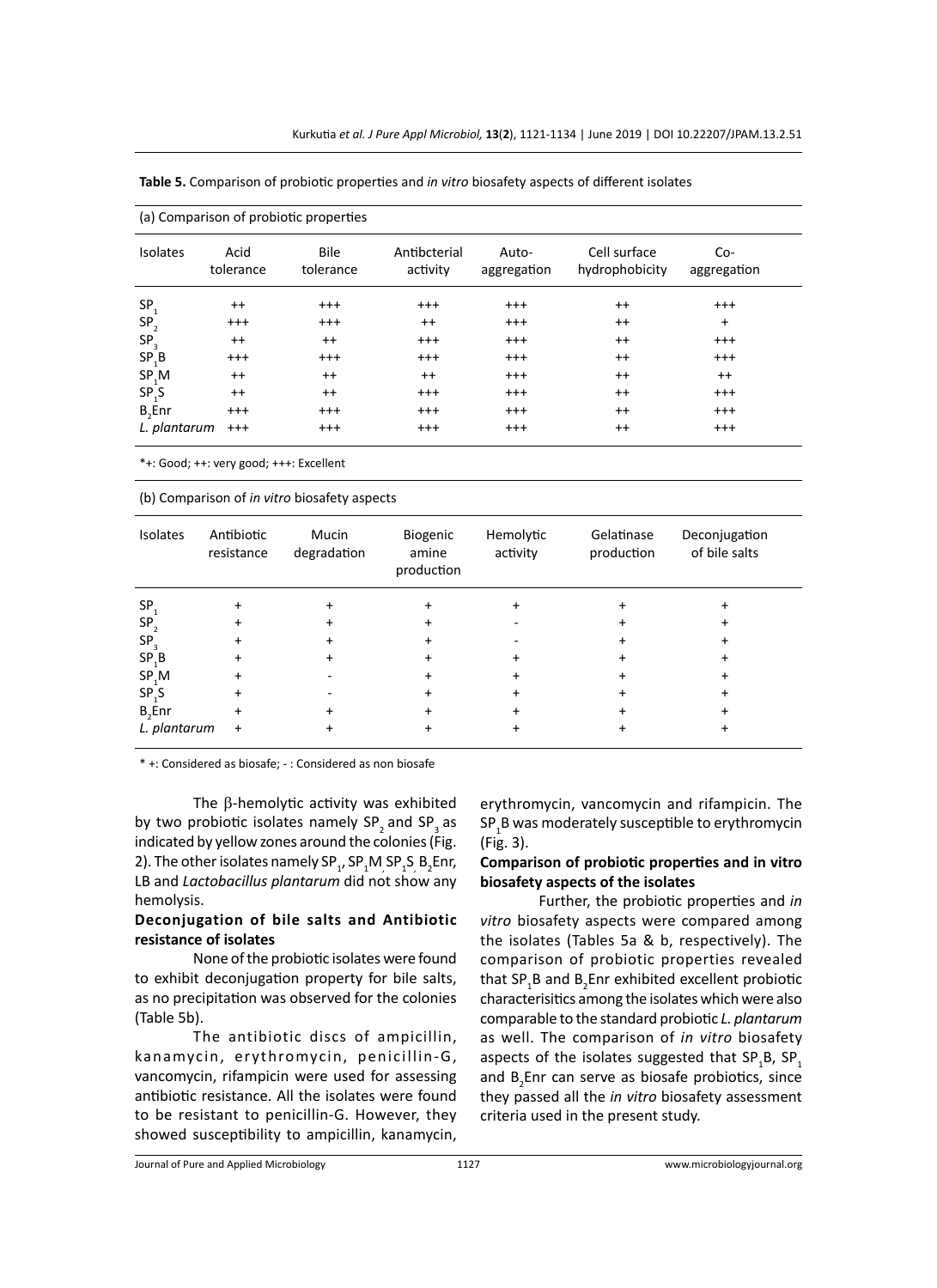

Fig. 2. Hemolytic activity of probiotic isolates: SP2 & SP3 showed  $\beta$ -hemolysis. *S. aureus* was used as positive control culture for  $\beta$ -hemolysis.

# **Cultural characteristics and Molecular identification of isolates**

The cultural and biochemical aspects were also studied for the selected seven isolates (Table S1 & S2). The SP<sub>1</sub>M, SP<sub>2</sub>, B<sub>2</sub>Enr, SP<sub>1</sub>, and SP<sub>1</sub>S were revealed as gram positive cocci, whereas SP<sub>3</sub> and SP<sub>1</sub>B were found to be gram positive bacilli.

The molecular identification of selected probiotic isolates (SP<sub>1</sub>B & B<sub>2</sub>Enr) which passed the *in vitro* biosafety aspects was carried out by 16srDNA sequencing. The results revealed the SP<sub>1</sub>B isolate as *Bacillus cereus* (MK210172) and B<sub>2</sub>Enr as *Staphylococcus epidermidis* (MK210234)*.* The *16srDNA* sequences were submitted to GenBank-NCBI and the accession numbers MK210172 and MK210234 were obtained for *Bacillus cereus* and *Staphylococcus epidermidis,* respectively. The phylogenetic analyses of the probiotic isolates  $(SP<sub>1</sub>B$  and  $B<sub>2</sub>Enr)$  have been shown in Fig. 4a & b.

### **DISCUSSION**

The breast milk is crucial and fulfills the nutritional requirements for newborns. The human breast milk contains over 700 different types of bacteria, including the genera, *Bifidobacteria Micrococci, Lactobacilli,*  *Staphylococci, Streptococci*, *Enterococci* and *Lactococci*21*.* Moreover, it also contains prebiotics such as human milk oligosaccharides, which promotes the growth and activity of bacteria<sup>22</sup>. According to analysis of women who take probiotics during pregnancy reduce their child risk of developing allergies. The bacteria isolated breast milk *such as Lactobacillus fermentum, Lactobacillus rhamnosus, Lactobacillus gasseri* and *Enterococcus feacium* have been considered as potential probiotic bacteria<sup>23</sup>. Thus, the probiotics isolates of breast milk can be of significant use in different human health conditions and particularly for malnourished children.

The present study evaluated probiotic characteristics as well as biosafety aspects of the isolates obtained from the human breast milk samples. Since, probiotics are administrated orally; they must resist the low pH of the gastric juice in the stomach. Hence, acid tolerance is one of the important probiotic properties. Previously, probiotic bacteria isolated from human breast milk [*L. crispatus, L. fermentum, L. gasseri, Lactobacillus rhamnosus* (KF477283) and *Lactobacillus casei*  (KF477282)] showed good acid tolerant property at pH 324,25. We found total seven isolates showing

Journal of Pure and Applied Microbiology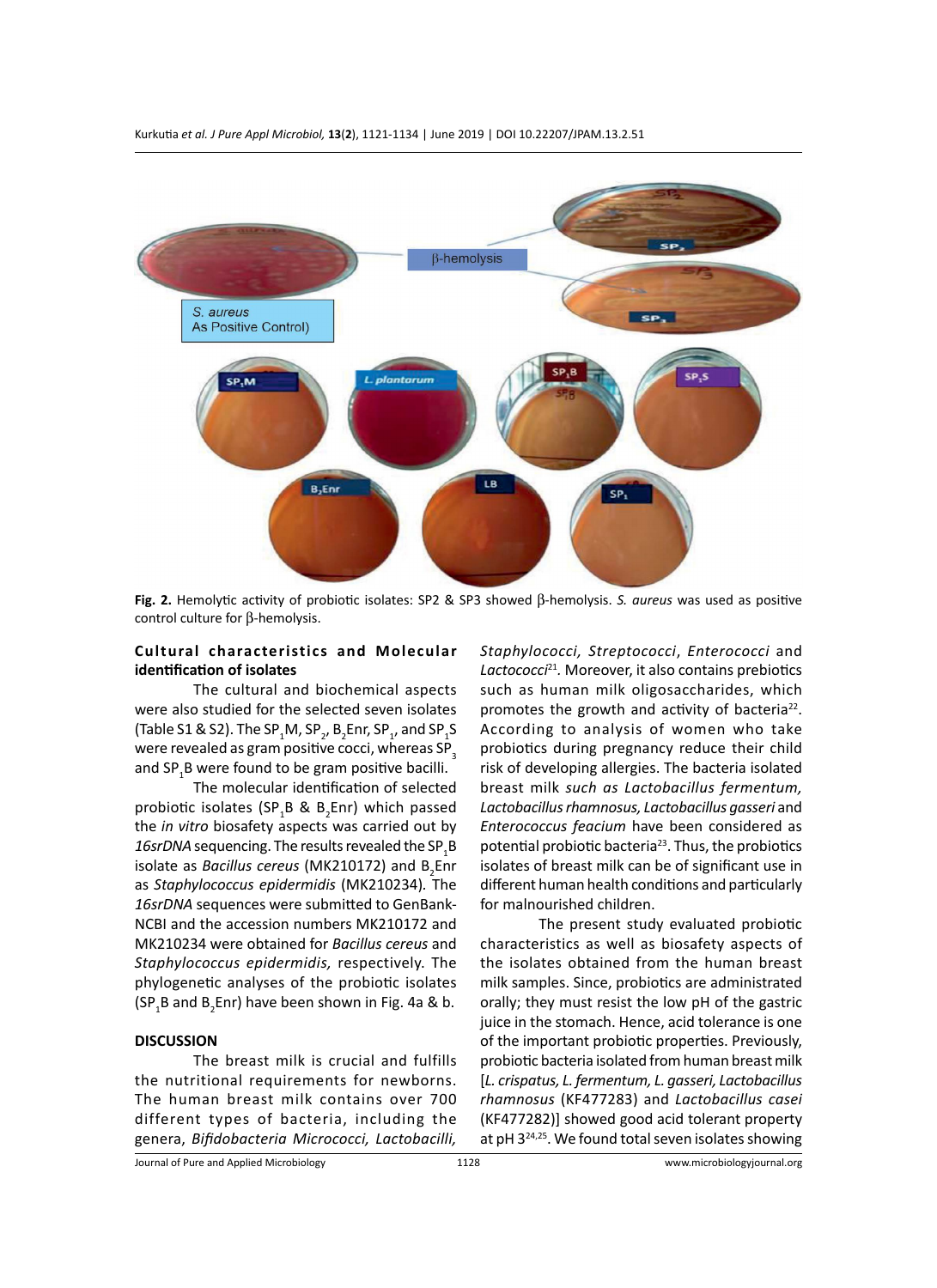

[\*Kan: Kanamycin; Amp: Ampicillin; Ery : Erythromycin; Van: Vancomycin; Rif: Rifampicin;

# Pen-G: Penicilin-G ]

**Fig. 3.** Antibiotic resistance of probiotic isolates shown on Muller Hinton Agar plates. All the probiotic isolates were resistant to Penicillin-G antibiotic. The probiotic isolates were susceptible to Kanamycin, Erythromycin, Vancomycin, Ampicillin, Rifampicin antibiotics.

tolerance to acidic condition (pH 3) with different time durations. The isolate  $B_2$ Enr showed better acid tolerance property as compared to the standard probiotic *L. plantarum*. The secretion of bile extract into the duodenum directly hampers probiotic bacteria. The physiological human bile concentrations range from 0. 3% to 0. 5%. Hence, the bile tolerance property of the probiotics must be assessed. Previously, human breast milk isolate *L. rhamnosus* demonstrated 80% survival rate when subjected to 1. 0% bile concentration. <sup>26</sup> Interestingly,  $SP<sub>1</sub>S$  isolate from the present study was able to tolerate bile salt up to 1. 5% as compared to *L. plantarum*; whereas, SP<sub>2</sub>, B<sub>2</sub>Enr and SP<sub>1</sub> showed tolerance upto 1%.

The antimicrobial activity against pathogens is also an important attribute for the selection of potential probiotics to maintain a healthy microbial homeostasis in the GIT. Previously, human breast milk isolates, *Pediococcus pentosaceus* and *Lactobacillus casei* showed good antibacterial activity<sup>27,28</sup>. In the present study, all isolates showed antibacterial activity against the indicator microorganisms except SP<sub>2</sub> and SP<sub>1</sub>M. The *E. coli* was found to be highly susceptible to the antibacterial action of the isolates. The antibacterial action of SP $_{_1^{\prime}}$ SP $_{_1^{\prime}}$ B and SP $_{_1^{\prime}}$ S was found to be effective against P. vulgaris, whereas SP<sub>1</sub>,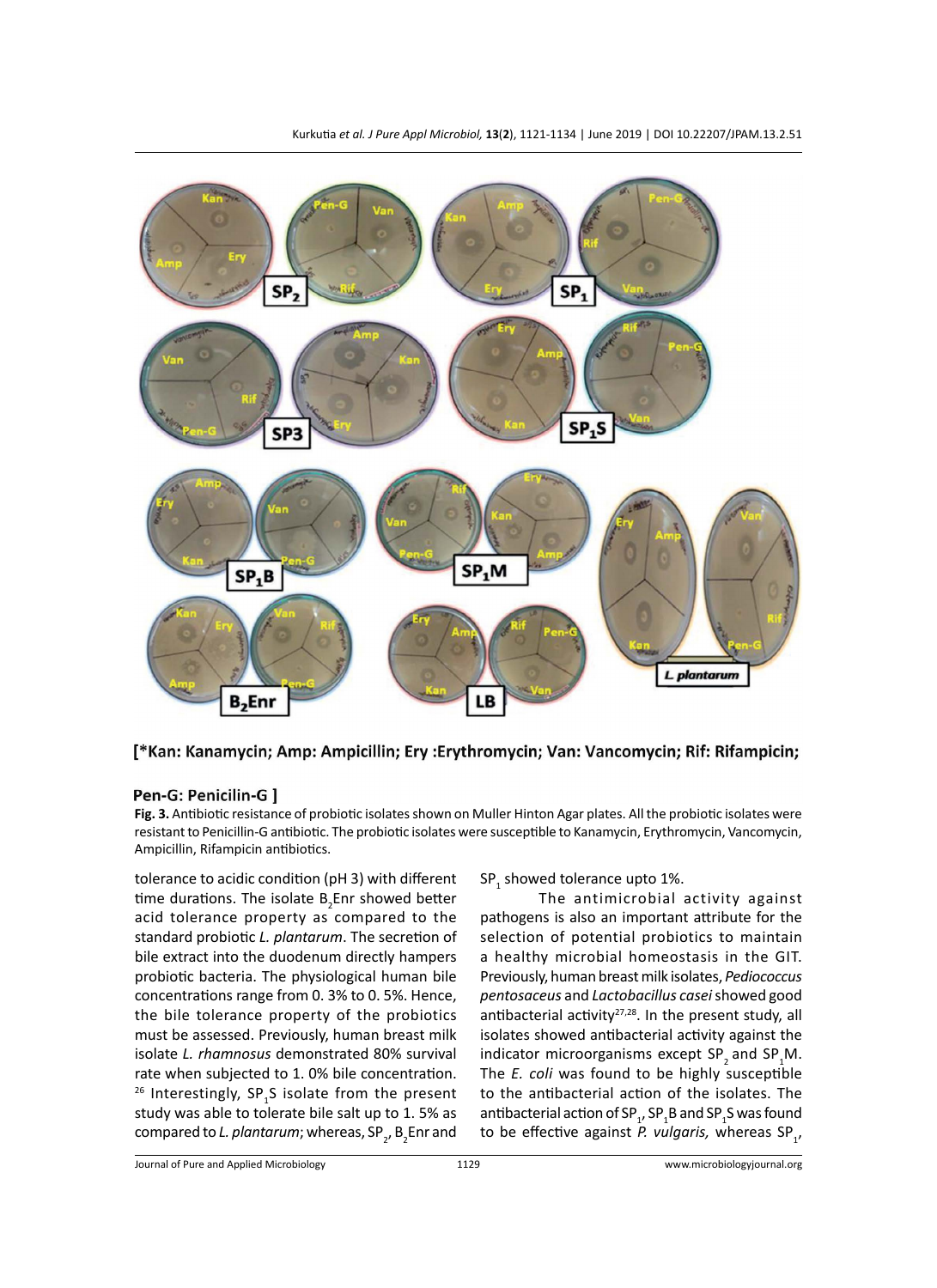

Fig. 4. (A) Phylogenetic analysis of SP<sub>1</sub>B, from the results of 16s rDNA sequencing and phylogenetic analysis SP<sub>1</sub>B was identified as *Bacillus cereus*; (B) Phylogenetic analysis of B<sub>2</sub>Enr, By 16s rDNA sequencing and phylogenetic analysis SP<sup>1</sup> B was identified as *Staphylococcus epidermis.*

 $\mathsf{SP}_\mathtt{1}\mathsf{S}$  and  $\mathsf{B}_\mathtt{2}\mathsf{Enr}$  showed good antibacterial activity against *P. aeruginosa*. The *S. aureus* growth was highly susceptible to antibacterial action of SP<sub>1</sub>M,  $\text{SP}_1$ , SP<sub>2</sub>, SP<sub>1</sub>S and B<sub>2</sub>Enr. These results suggest that the isolates possess good antibacterial activity which can vary according to the type of probiotic strain and the pathogenic organism.

Furthermore, the probiotics should possess good cell surface hydrophobicity, auto-aggregation as well as co-aggregation properties with different pathogenic strains. For the attachment of bacteria to host tissue, the hydrophobic outermost surface renders a competitive advantage and also important for bacterial colonization in the human GIT<sup>12,29</sup>. Moreover, to assess the colonization potential of the organism the hydrophobicity to different hydrocarbons has been considered as an *in vitro* biochemical marker.<sup>30</sup> Our results suggested that SP<sub>3</sub> possesses highest affinity that is 61% to xylene as compared to standard probiotic strains Lactobacillus plantarum. With chloroform, B<sub>2</sub>Enr showed highest affinity (i. e. 83%). The other probiotic isolates also exhibited good affinity with these hydrocarbons indicating that they have good cell surface hydrophobicity. Previous studies

have reported that the probiotics showed highest affinity for xylene and relatively more affinity for n-hexadecane in comparison to other strains $31,32$ . In addition, study by Yadav *et al.*<sup>31</sup>, suggested that their isolates have good aggregation property. In the present study, the auto-aggregation property of SP<sub>1</sub>S, SP<sub>1</sub>M and SP<sub>2</sub> was found to be the highest (i. e. 85%, 81. 05% and 81. 23% respectively). Moreover, the co-aggregation with pathogenic microbes is also important for probiotics since it decreases the activity of the pathogens. Our results of co-aggregation tests are in accordance with the previous studies. 12,29 The isolates were found to co-aggregate with *Escherichia coli, Bacillus sp. , Bacillus cereus, Candida albicans, Vibrio mimicus, Staphylococcus aureus* and *Pseudomonas aeruginosa.* The SP<sub>1</sub> SP<sub>3</sub> and SP<sub>1</sub>S isolates showed maximum co-aggregation ability with *Pseudomonas aeruginosa*. The SP<sub>3</sub> exhibited 98% co-aggregation property with *Vibrio mimicus* and the SP<sub>1</sub> had 95. 07 % and 98. 53% co-aggregation ability with *Escherichia coli* and *Vibrio mimicus* respectively. The SP<sup>1</sup> B had 93. 32% co-aggregation ability with *Bacillus sp.* and the  $\mathsf{SP}_1\mathsf{M}$  had 96. 56% co-aggregation property with *Pseudomonas aeruginosa.*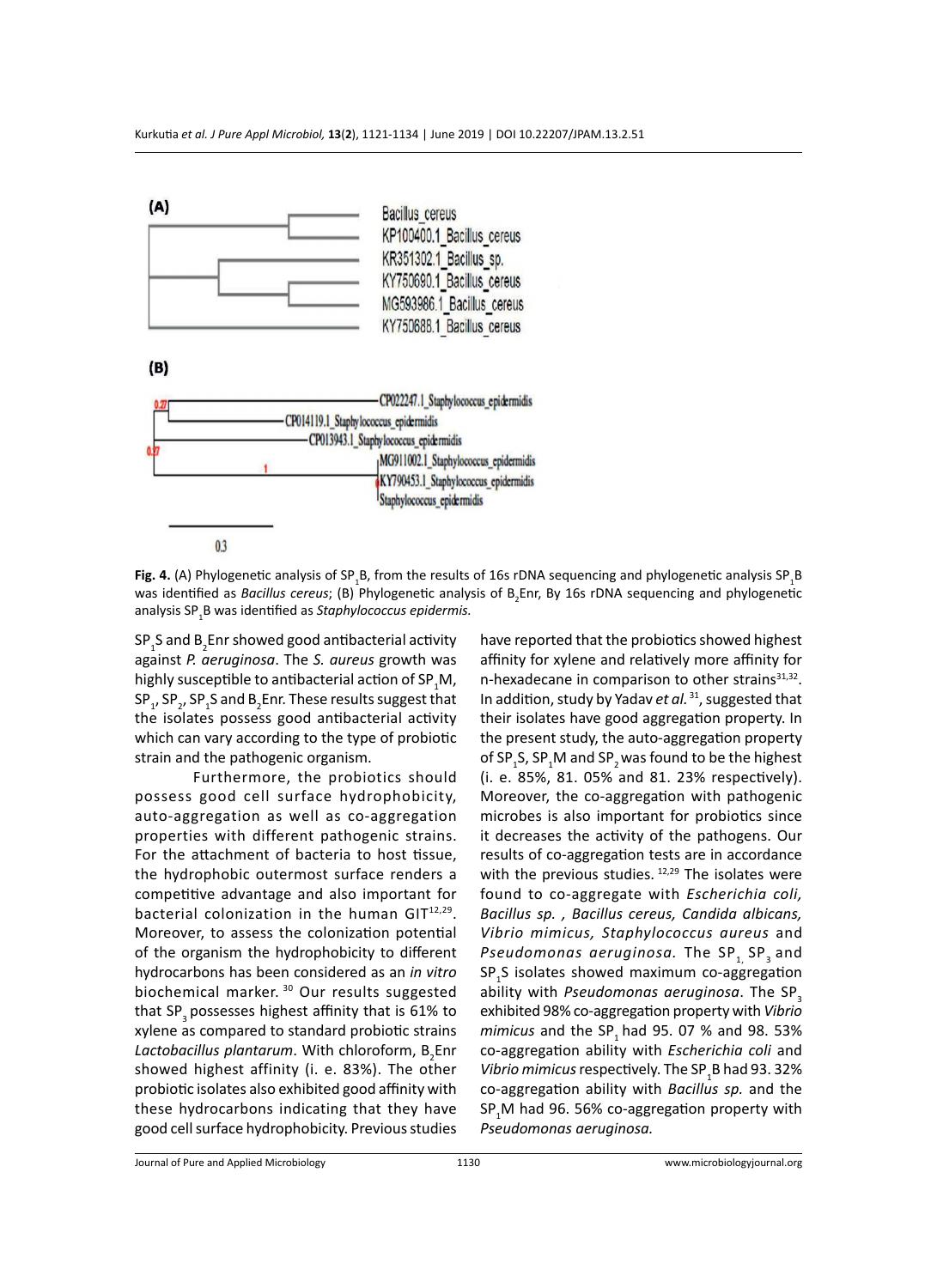The probiotics must have GRAS property in order to consider it for human consumption and therefore must undergo for *in vitro* and *in vivo* biosafety assessment. The present study addressed the different *in vitro* biosafety aspects. The antibiotic resistance is also a crucial criterion for biosafety. The probiotic must not contain any transferable antibiotic resistance gene. The probiotic bacteria such as *Lactobacilli* have been found susceptible to penicillin and ampicillin, whereas resistant to vancomycin $33$ . Previously, *Lactobacillus* sp. was reported to be highly resistant to ciprofloxacin, fusidic acid, metronidazole, streptomycin, sulfadiazine, kanamycin, gentamicin, nalidixic acid, bacitracin, cefoxitin and vancomycin<sup>33,34</sup>. In the present study antibiotics such as ampicillin, kanamycin, erythromycin, penicillin-G, vancomycin and rifampicin were used. All probiotic isolates were resistant to penicillin-G; however, they were all susceptible to other antibiotics used in the study. The SP<sub>1</sub>B was found to be moderately susceptible to erythromycin. Earlier, Muסoz-Atienza *et al.*<sup>35</sup> reported that their probiotic strains including *Pediococci* strains were resistant to erythromycin, tetracycline, ciprofloxacin, norfloxacin, rifampicin, ampicillin, penicillin, gentamycin, streptomycin etc. In another study, the isolates were sensitive to erythromycin, bacitracin, rifampicin, chloramphenicol, ofloxocin, novobiocin and clindamycin; however, they showed high resistance to polymixin B, cefuroxime, vancomycin, kanamycin gentamycin, cefazolin, ampicillin, amikacin and cephalothin<sup>32</sup>.

The biogenic amines (BA) are low molecular weight compounds impicated in various biological activities. The food containing higher amount of BA causes human ailments leading to vomiting, hypertension, palpitations, and headache<sup>36</sup>. The decarboxylase or deiminase activity of some probiotics converts amino acids into BA. Moreover, the amino acids catabolism by probiotics may affect quality and safety of foods. Hence, probiotics should not produce large amount of BA<sup>36</sup>. Previously, study by Singh *et al.*<sup>32</sup> suggested that none of their probiotic strains produced BA from the amino acids used, hence they can be considered as safe according to BA production aspect. In this study, most of the probiotic isolates were not found to produce BA when subjected to amino acids such as Histidine, arginine, tryptophane, lysine and phenylalanine. The isolate  $\mathtt{B}_2$ Enr did not produce BA in the presence of all amino acids except arginine. However, the SP<sup>1</sup> B and *L. plantarum* produced BA against all the amino acids. In particular, SP<sub>1</sub> did not produce BA in the presence of arginine, lysine, tryptophane, and phenylalanine, however, it produced BA in the presence of histidine. The SP<sub>2</sub> and SP<sub>1</sub>S isolates did not produce BA in the presence of histidine, tryptophane and lysine, but they produced BA using arginine and phenylalanine precursors.  $SP<sub>1</sub>M$  did not produced BA using phenylalanine, tryptophane, lysine but it produced BA in the presence of histidine and arginine. The SP<sub>3</sub> produced BA in the presence of histidine, arginine, phenylalanine but it did not produce BA by using lysine and tryptophane. Hence, SP<sub>1</sub> and B<sub>2</sub>Enr can be considered as biosafe because they did not produce BA when subjected to different amino acids precursors. However, the isolates which could produce the BA may be further subjected to quantitative evaluation of BA through HPLC to determine the level of BA production.

Furthermore, the mucin degradation is an important criterion for biosafety assessment of probiotics. The probiotic should not degrade mucin. In the present study, except two probiotic isolates SP<sub>1</sub>M and SP<sub>1</sub>S, all probiotic isolates did not degrade mucin. Hence, SP $_{1}$ M and SP $_{1}$ S cannot be considered as safe. In one previous study, none of the probiotic isolates degraded mucin<sup>32</sup>. In addition, the hemolytic activity of bacteria is an indication of pathogenicity. Probiotics must not show hemolytic activity. In this study, all probiotic isolates did not show hemolysis on blood agar, except the two probiotic isolates SP<sub>2</sub> and SP<sub>3</sub> which showed 2-hemolysis. Hence, SP<sub>2</sub> and SP<sub>3</sub> cannot be considered as safe. One previous study suggested that *Bacillus clausii* UBBC07 did not show hemolytic activity and can be considered as safe probiotic<sup>37</sup>. Similarly, in another study<sup>32</sup> none of their isolates showed hemolytic activity. The gelatinase production is also an indication of bacterial virulence<sup>38</sup>. Probiotics must not produce gelatinase. In the present study, none of the probiotic isolates produced gelatinase and our results are in accordance with the previous study<sup>32</sup>. The deconjugation of bile salts exerted by microbes may promote many alterations in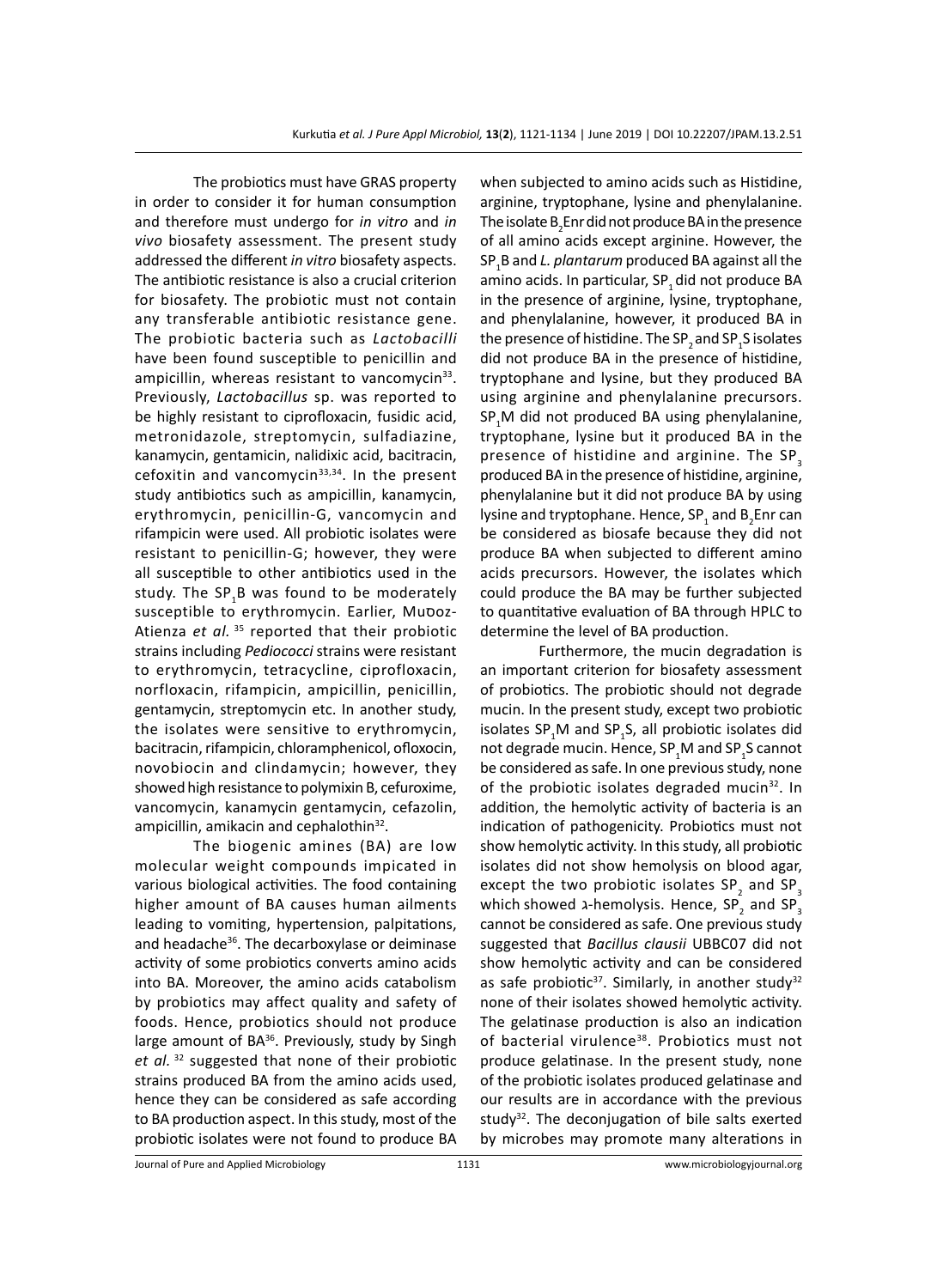physiochemical properties. Hence, probiotics should not deconjugate bile salts present in intestine<sup>39</sup>. In the present study, none of the probiotic isolates showed deconjugation of bile salts and our results are in line with those reported previously $32$ .

Further, we compared the *in vitro* biosafety aspects of all our isolates which revealed that three probiotic isolates namely,  $\text{SP}_1\text{B}$ ,  $\text{B}_2$ Enr and  $\text{SP}_1$  can be considered as safe as they passed all above mentioned criteria of biosafety aspects. Moreover, these isolates possess potent probiotic properties among other isolates. In addition, these probiotic isolates were found to exhibit good cell surface hydrophobicity, good auto-aggregation as well as good coaggregation property with pathogenic organisms. The molecular characterization of SP<sub>1</sub>B and B<sub>2</sub>Enr by *16srDNA* sequencing suggested SP<sup>1</sup> B as *Bacillus cereus* (MK210172) and B2 Enr as *Staphylococcus epidermidis* (MK210234). Among the currently used probiotic products, mostly probiotic strains are bacterial spore formers such as genus *Bacillus,* which has been shown to prevent GIT disorders<sup>40</sup>. The *B. cereus* has been used as a potential probiotic in human medicine and livestock production as well<sup>41</sup>. The *B. cereus* CenBiot was proposed as a suitable candidate for probiotic elaboration<sup>42</sup> and was examined in farms where it controlled diarrhoea and feed conversion in pigs<sup>43</sup>. In the EU two Bacillus products have been licensed for use in animals viz. Toyocerin and BioPlus 2B<sup>44,45</sup>; wherein the Toyocerin consisting of *B. cereus* var toyoi was found extremely safe for animal use. Though, till now *S. epidermidis* has been considered as an opportunistic pathogen, the recent studies reveal that *S. epidermidis* plays an important role in skin homeostasis via suppressing inflammatory cytokines and producing antimicrobial molecules to inhibit skin pathogens<sup>46</sup>. In addition, one recent study has reported the strong skincare effect of a probiotic skin product consisting of *S. epidermidis*<sup>47</sup>. Moreover, study by Wang *et al.*<sup>48</sup> reported that *S. epidermidis* inhibits the growth of *Propionibacterium acnes* and can be implicated as probiotics in acne vulgaris. Recently, a review article has highlighted the role of *S. epidermidis*, *Lactobacillus* and *Bifidobacterium sp.* in the treatment of atopic dermatitis<sup>49</sup>. (Mottin and Suyenaga, 2018). However, many of these studies

were conducted *in vitro*, and more detailed research should be performed in order to prove the efficacy and safety of these probiotics.

# **CONCLUSION**

Overall, the present study found that the three isolates namely SP<sup>1</sup> B (*B. cereus;* MK210172), B<sub>2</sub>Enr (*S. epidermidis;* MK210234) and SP<sub>1</sub> obtained from human breast milk can be considered as potential probiotics. These isolates have shown better probiotic activities as compared to standard probiotic *L. plantarum*. Though, previously *B. cereus* and *S. epidermidis* were considered as opportunistic pathogens; the present study findings along with the other above mentioned studies suggest the use of these bacterial strains to be safe and beneficial. However, these bacterial strains must be assessed further for *in vivo*  biosafety aspects using animal models for its consideration of human and/or animal use.

#### **ACKNOWLEDGMENTS**

We would like to thank all the volunteers who participated in this study and provided the milk samples. We are thankful to Uka Tarsadia University, Bardoli, Gujarat, India for providing necessary research facilities to conduct the study.

#### **CONFLICTS OF INTEREST**

The authors declare that there is no conflict of interest.

#### **AUTHORS' CONTRIBUTION**S

All authors listed have made a substantial, direct and intellectual contribution to the work, and approved it for publication.

#### **FUNDING**

None.

# **DATA AVAILABILITY**

The datasets generated and/or analysed during the current study are available in the GenBank-NCBI database repository, Accession No: MK210172 (*Bacillus cereus*); MK210234 (*Staphylococcus epidermidis*).

#### **ETHICS STATEMENT**

All procedures performed in this study involving human participants were in accordance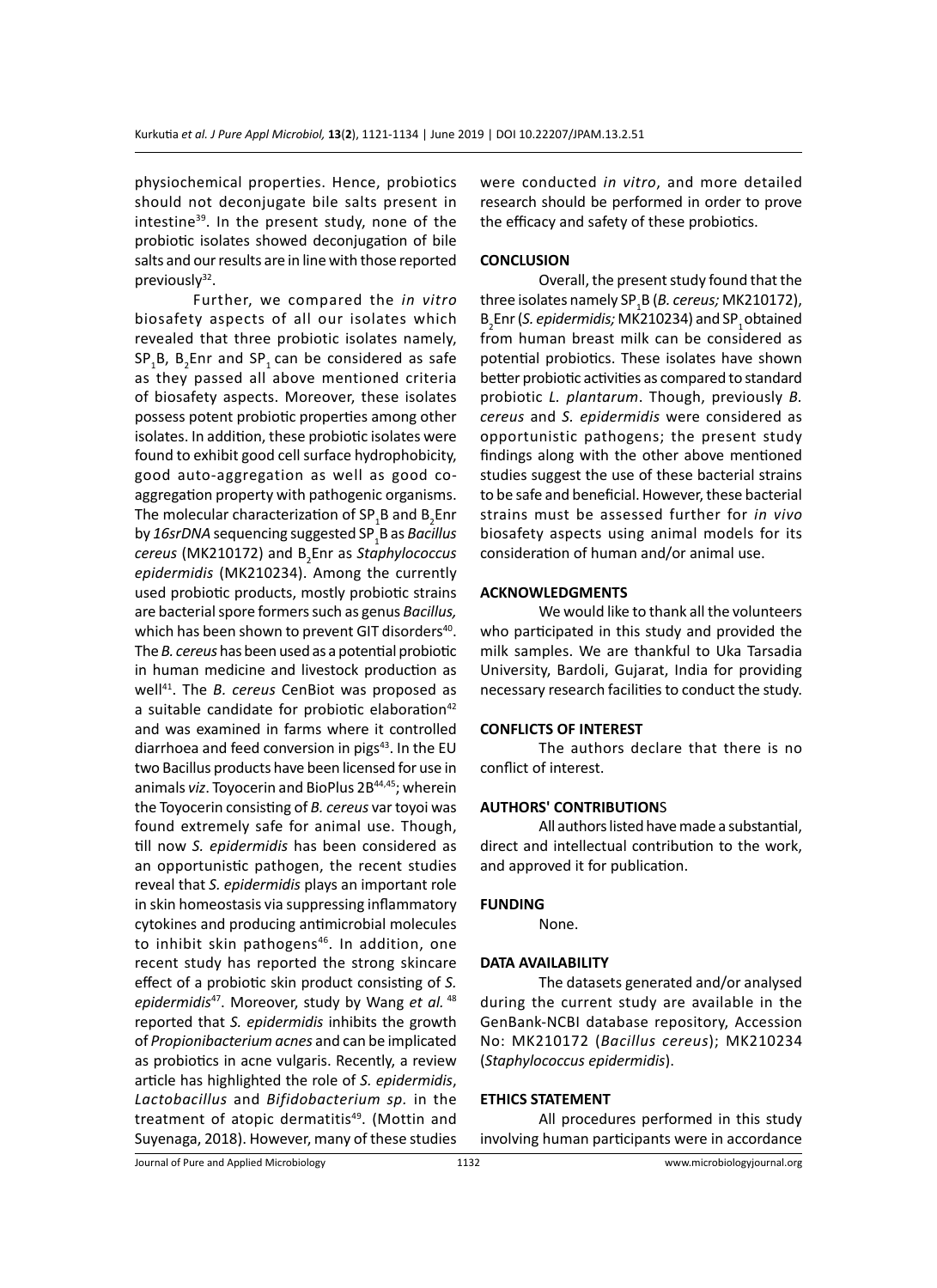with the ethical standards of the Institutional-Human Research Ethical Committee (HREC), Maliba Pharmacy College, Uka Tarsadia University, Bardoli, Gujarat, India and with the 1964 Helsinki declaration and its later amendments or comparable ethical standards. All subjects signed informed consent.

#### **REFERENCES**

- 1. FAO/WHO. Guidelines for the evaluation of probiotics in food. 2002.
- 2. Gourbeyre P. , Denery S. & Bodinier M. Probiotics, prebiotics, and synbiotics: impact on the gut immune system and allergic reactions. *J. Leukoc. Biol*. , 2011; **89**: 685-695.
- 3. Macpherson A. J. , Harris N. L. Interactions between commensal intestinal bacteria and the immune system. *Nat Rev Immunol*. , 2004; **4**: 478-485.
- 4. Guarner F. & Malagelada J. R. Gut flora in health and disease. *Lancet*, 2003; **361**: 512-519.
- 5. Cebra JJ. Influences of microbiota on intestinal immune system development. *Am. J. Clin. Nutr*. 1999; **69**: 1046S-1051S.
- 6. Dwivedi M. , Kumar P. , Laddha N. C. & Kemp E. H. Induction of Regulatory T Cells: A Role for Probiotics and Prebiotics to Suppress Autoimmunity. *Autoimmunity Rev*. , 2016; **15**(4): 379-392.
- 7. Favier C. F. , DeVos W. M. & Akkermans A. D. Development of bacterial and bi dobacterial communities in feces of newborn babies. *Anaerobe*, 2003; **9**: 219-229.
- 8. Fernandez L., Langa S., Marton V., Maldonado A., Jimיnez E. , Martםn R. & Rodrםguez J. M. The human milk microbiota: origin and potential roles in health and disease. *Pharmacol Res*. , 2013; **69**(1): 1-10.
- 9. Olivares M. , Diaz-Ropero M. P. , Martin R. , Rodriguez J. M. & Xaus J. Antimicrobial potential of four Lactobacillus strains isolated from breast milk*. J. Appl. Microbiol*. , 2006; **101**: 72-79.
- 10. Kumar M. , Ghosh M. & Ganguli A. Mitogenic response and probiotic characteristics of lactic acid bacteria isolated from indigenously pickled vegetables and fermented beverages. *World J. Microbiol. Biotechnol*., 2012; **28**: 703-711.
- 11. Rickard A. H. , Gilbert P. , High N. J. , Kolenbrander P. E. & Handley P. S. Bacterial coaggregation: an integral process in the development of multi-species bio lms. *Trends Microbiol. ,* 2003; **11**: 94-100.
- 12. Garcםa-Cayuela T. , Korany A. M. , Bustos I. , deCadiס anos LPG, Requena T, Pelבez C et al. Adhesion abilities of dairy Lactobacillus plantarum strains showing an aggregation phenotype. *Food Res. Int*. , 2014; **57**: 44- 50.
- 13. Geertsema-Doornbusch G. I. , Van der Mei H. C. & Busscher H. J. Microbial cell surface hydrophobicity the involvement of electrostatic interactions in microbial adhesion to hydrocarbons (MATH). *J. Microbiol Methods*. , 1993; **18**(1): 61-68.
- 14. Tomas M. & Nader M. Effect of culture conditions on growth and autoaggregation ability of vaginal

*Lactobacillus johnsoni* CRL 1294. *J. Appl. Microbiol*. , 2005; **99**: 1383-1391.

- 15. Handley P. S. , Harty D. W. , Wyatt J. E. , Brown C. R. , Doran J. P. & Gibbs A. C. A comparison of the adhesion, coaggregation and cell-surface hydrophobicity properties of fibrillar and fimbriate strains of Streptococcus salivarius. *J. Gen. Microbiol*. , 1987; **133**: 3207-3217.
- 16. Bover-Cid S. & Holzapfel W. Improved screening procedure for biogenic amine production. *Int. J. Food Microbiol.* , 1999; **53**: 33-41.
- 17. Eatson T. J. & Gasson M. J. Molecular Screening of Enterococcus Virulence Determinants and Potential for Genetic Exchange between Food and Medical Isolates. *Appl. Environ. Microbiol. ,* 2001; **67**(4): 1628-1635.
- 18. Romanenko L. A. , Uchino M. , Kalinovskaya N. I. , Mikhailov V. V. Screening of antimicrobial, hemolytic activities. *Microbiol. Res.* , 2008; **163**: 633-644.
- 19. Noriega L. , Cuevas I. , Margolles A. & de los Reyes-Gavilan C. G. Deconjugation and bile salts hydrolase activity by Bifidobacterium strains with acquired resistance to bile. *Int. Dairy J. ,* 2006; **16**: 850-855.
- 20. Bauer A. W. , Kirby W. M. M. , Sherris J. C. & Turck M. Antibiotic susceptibility testing by a standardized single disk method. *Am. J. Clin. Pathol*. , 1966; **45**(4): 493-496.
- 21. Cabrera-Rubio R. , Collado M. C. , Laitinen K. , Salminen S., Isolauri E. , Mira A. The human milk microbiome changes over lactation and is shaped by maternal weight and mode of delivery. *Am. J. Clin. Nutr*. , 2012; **96**(3): 544-51.
- 22. Martin R. , Langa S. , Reviriego C. , Jimenez E. , Marin M. L. , Xaus J. , *et al*. Human milk is a source of lactic acid bacteria for the infant gut. *J. Pediatr*. , 2003; **143**: 754-758.
- 23. Martin R, Langa S, Reviriego C, Jimenez E, Marin LM, Olivares M, et al. The commensal microflora of human milk: New perspectives for food bacteriotherapy and probiotics. *Trends Food Sci. Technol*. , 2004; 15: 121- 127.
- 24. Kozak K. , Charbonneau D. , Sanozky-Dawes R. & Klaenhammer T. Characterization of bacterial isolates from the microbiota of mothers' breast milk and their infants. *Gut. Microbes*. , 2015; **6**(6): 341-351.
- 25. Kavitha J. R. & Devasena T. Isolation, Characterization, Determination of Probiotic Properties of Lactic Acid Bacteria from Human Milk. *IOSR J Pharm. Biol. Sci*. , 2013; **7**(3): 01-07.
- 26. Rajoka M. S. R. , Mehwish H. M. , Siddiq M. , Haobin Z. , Zhu J. , Yan L. , *et al.* Identification, characterization, and probiotic potential of Lactobacillus rhamnosus isolated from human milk. *LWT - Food Sci. Technol.* , 2017; **84**: 271-280.
- 27. Osmanagaoglu O. , Kiran F. & Ataoglu H. Evaluation of in vitro Probiotic Potential of Pediococcus pentosaceus OZF Isolated from Human Breast Milk. *Probiotics Antimicrob*. *Proteins,* 2010; **2**(3):162-74.
- 28. Shokryazdan P. , Sieo C. C. , Kalavathy R. , Liang J. B. , Alitheen N. B. , Jahromi M. F. , *et al.* Probiotic Potential of Lactobacillus Strains with Anti-microbial Activity against Some Human Pathogenic Strains. *BioMed Res. Int*. , 2014; **2014**: 1-16.
- 29. Di Bonaventura G. , Piccolomini R. , Paludi D.